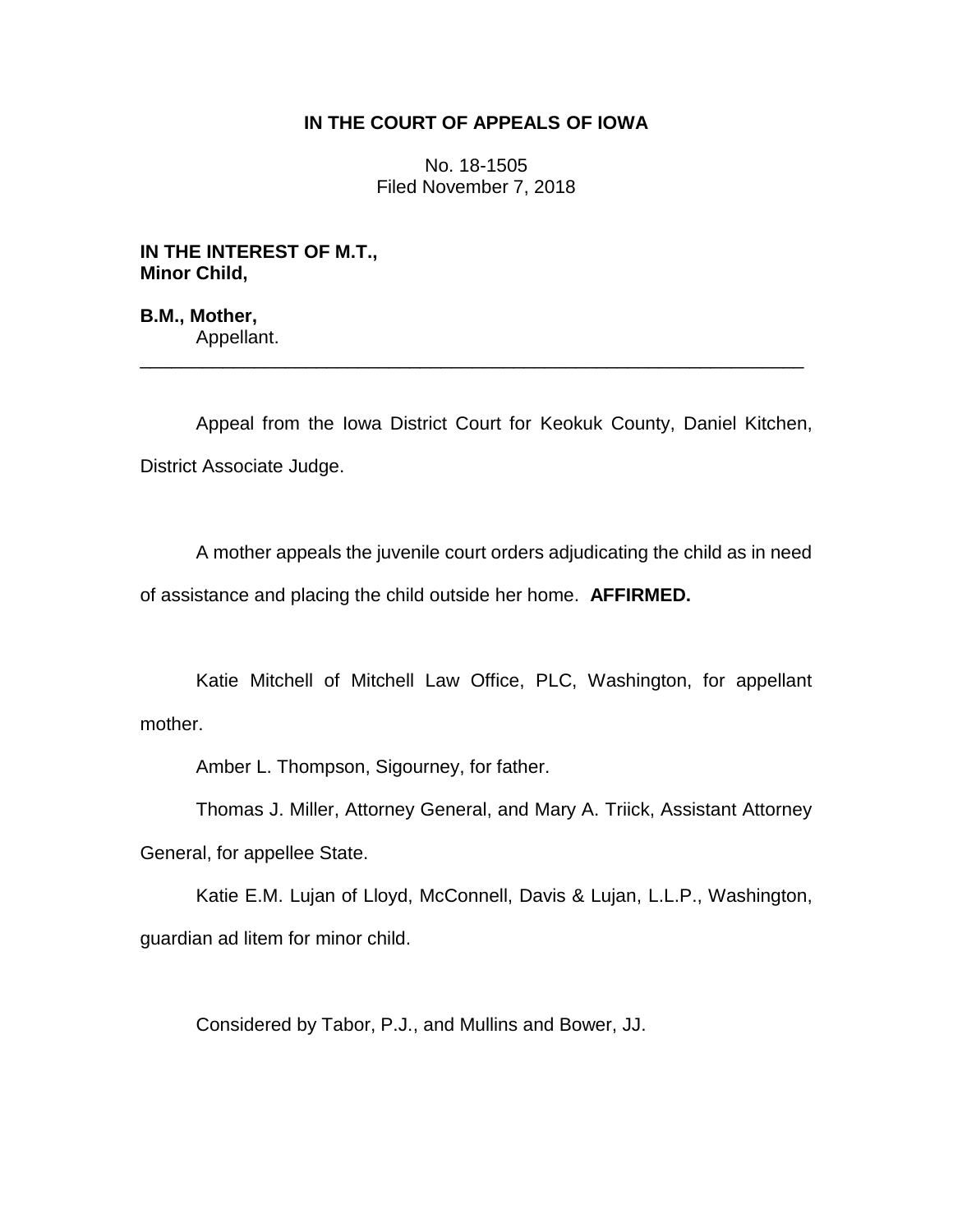#### **BOWER, Judge.**

A mother seeks reversal or modification of juvenile court orders adjudicating her child as in need of assistance (CINA) and removing the child from the mother's care. We conclude the evidence supports the CINA adjudication and we affirm the dispositional order of the juvenile court.

## **I. Background Facts & Proceedings**

B.M., mother, and Ma.T., father, are the parents of M.T., born in 2009. B.M. is married to R.M., and they have a child together, L.M. M.T. resided with the mother B.M. and R.M., the stepfather.

On or about November 1, 2017, M.T. sustained injuries on the right ear and neck which the child described as cuts. However, medical personnel later determined the injuries could be burns, but they were not cuts. M.T. attributed the injuries to intentional actions by the stepfather with a "shiny object." The Iowa Department of Human Services (DHS) investigated the reported injury on November 4 and removed the child from the home. The child was placed with the father, and the court ordered visitation with the mother and a no-contact order with the stepfather.

DHS filed a "founded" child-abuse assessment in December, concluding the stepfather was responsible for physical abuse to M.T. The mother continued to live with the stepfather, and denied he caused any harm to M.T. The mother and stepfather did not provide a credible alternate explanation for the injuries to M.T.'s ear and neck. The stepfather sometimes acted in a hostile manner toward law enforcement, DHS, and Family Safety, Risk, and Permanency (FSRP) workers sending accusatory text messages, taking pictures of the workers and their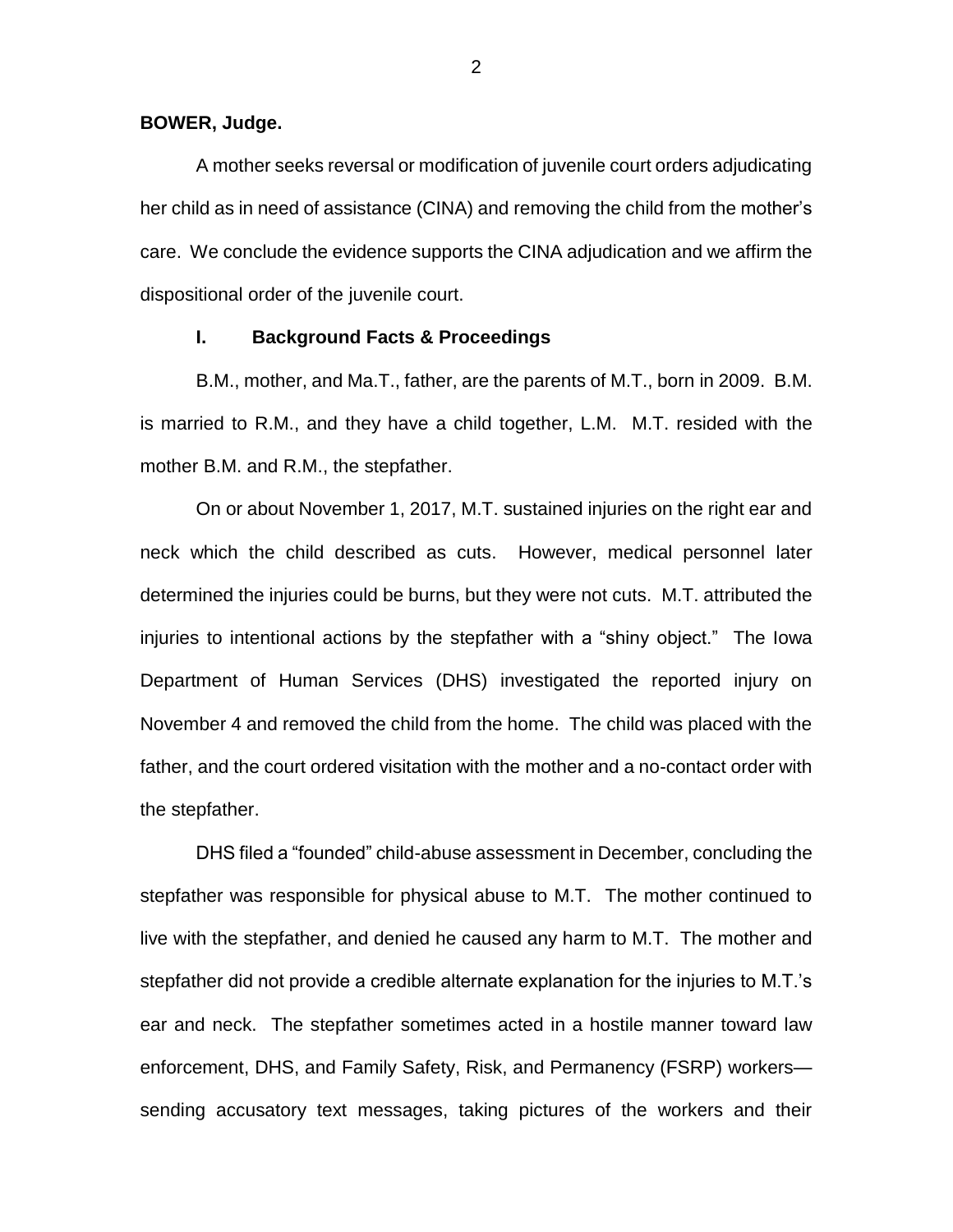vehicles, forbidding access to the house at times, and monitoring the time and place of visitations between the mother and the child. Throughout the proceedings, the mother and stepfather exhibited a volatile relationship; for example, splitting up in February, getting back together in March, calling in law enforcement during fights in April, and discussing no-contact orders one day and driving together for visitation the next.

On April 26, 2018, the court adjudicated M.T. as a CINA pursuant to Iowa Code section 232.2(6)(b) and (c)(2) (2017). The following weekend, the mother called law enforcement multiple times about the stepfather's mental-health issues and threatening behaviors, including suicide attempts, locking himself in with the younger child, and chasing the mother and L.M. down the street. The mother continued to stay with and support the stepfather, though he did not comply with any of the recommendations necessary for the mother to regain custody of M.T. In July, the stepfather came to the house where he knew the mother was having visitation with M.T. The mother kept the stepfather away from the child, but he took her phone and was knowingly there when he was not supposed to be. The mother's brother was present and called FSRP at the mother's request to report the stepfather's actions.

Following a dispositional hearing on June 8 and July 20, the court again found clear and convincing evidence M.T. could not remain in the mother's home and should remain adjudicated CINA, continued the placement with Ma.T., ordered visitation for the mother at the discretion of DHS, and continued the no-contact order between the child and stepfather. The mother appeals.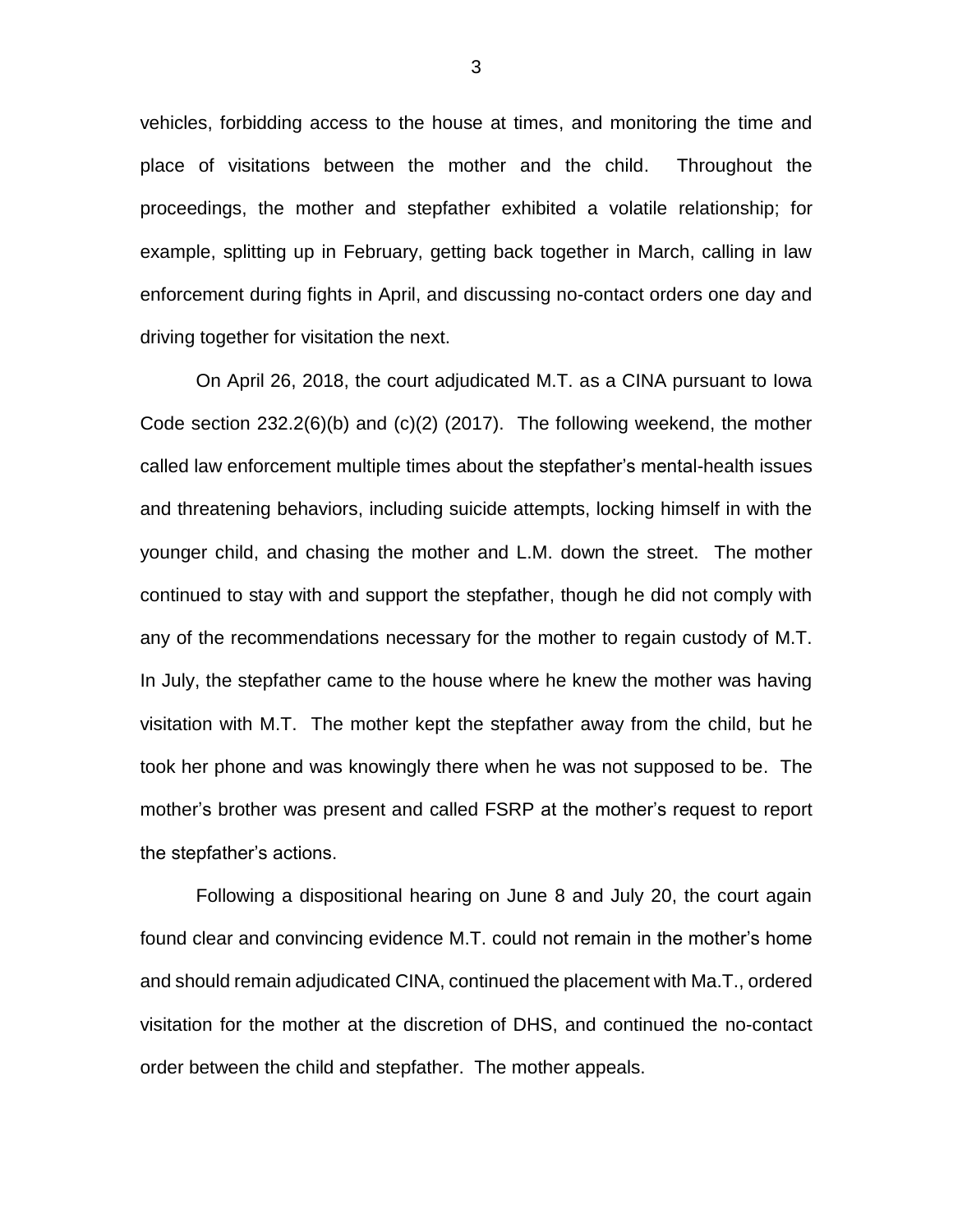## **II. Standard of Review**

"We review CINA proceedings de novo." *In re J.S.*, 846 N.W.2d 36, 40 (Iowa 2014). "While we are not bound by the juvenile court's factual findings we accord them weight." *In re L.H.*, 904 N.W.2d 145, 149 (Iowa 2017). "CINA determinations must be based upon clear and convincing evidence." *Id.* at 41; *see*  Iowa Code § 232.96(2), (8). Where there is clear and convincing evidence, there is no serious or substantial doubt about the correctness of the conclusion drawn from the evidence. *In re D.W.*, 791 N.W.2d 703, 706 (Iowa 2010). The fundamental concern in juvenile proceedings is the best interests of the child. *In re K.N.*, 625 N.W.2d 731, 733 (Iowa 2001).

### **III. Merits**

The mother claims the court erred in adjudicating M.T. as CINA because the State did not provide clear and convincing evidence the child was physically abused by a household member or was imminently likely to be abused. The mother claims her protective capabilities will ensure the stepfather is not left alone with and will not act as caretaker for the child. The mother also claims the court erred in not returning M.T. to her care at the dispositional hearing on July 20 because the stepfather would continue to be incarcerated for at least one month.

To adjudicate M.T. as CINA pursuant to section 232.2(b), the State must show a parent or member of the household where the child resides has physically abused or neglected the child, or is imminently likely to do so. Iowa Code § 232.2(6)(b). A finding of past abuse or neglect under paragraph (b) requires a physical injury. *See J.S.*, 846 N.W.2d at 41. A CINA adjudication under paragraph (c)(2) requires the State to show the parent or a member of the household failed

4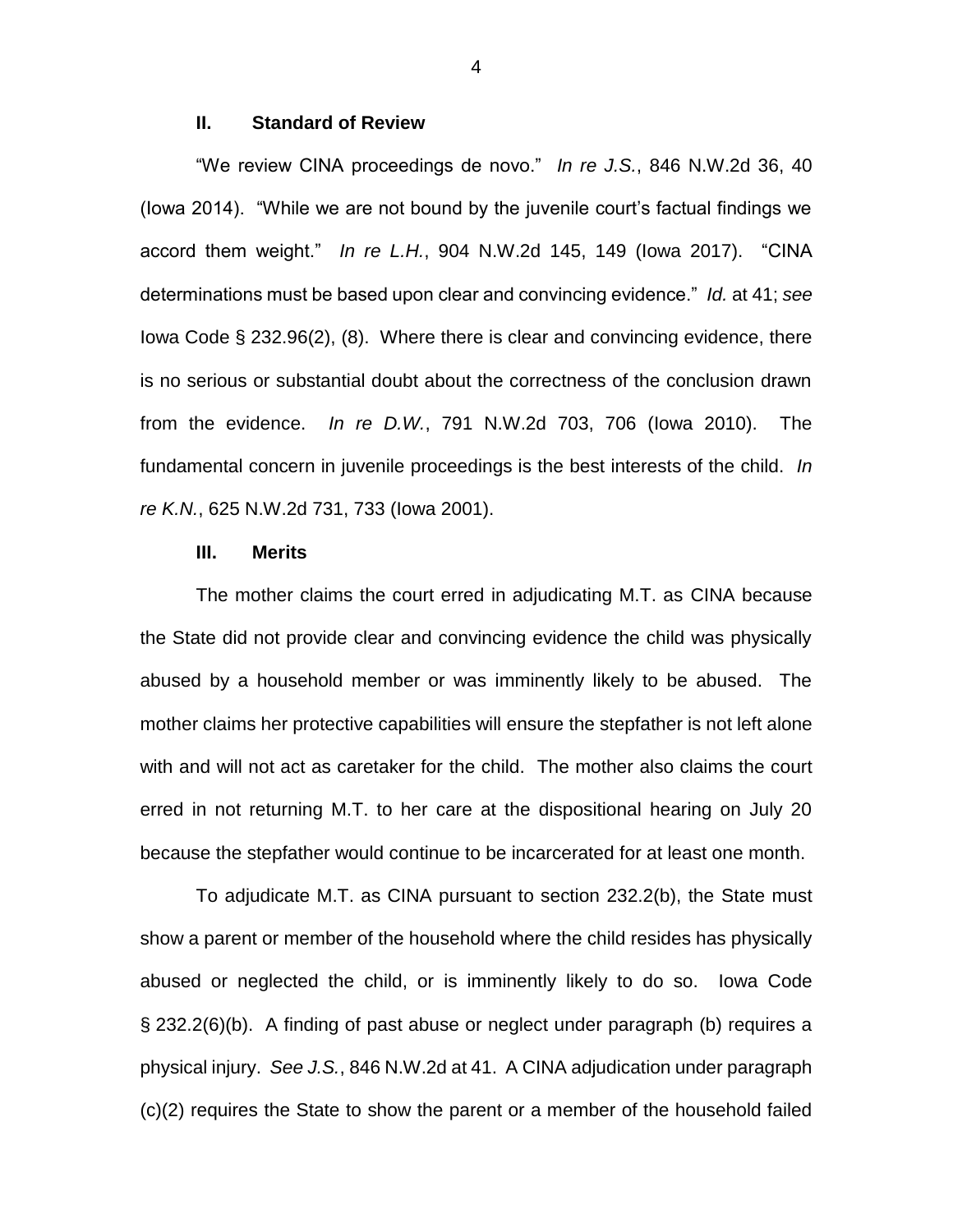to supervise the child to a reasonable degree of care, and the child has suffered or is imminently likely to suffer harmful effects. Iowa Code  $\S 232.2(6)(c)(2)$ . Harmful effects can be established "when there was harm to a child's physical, mental, or social well-being or such harm [i]s imminently likely to occur." *J.S.*, 846 N.W.2d at 41–42. Continued contact with a party known to present a danger to persons in the home who refuses to cooperate with services can provide a sufficient basis for a CINA adjudication. *See L.H.*, 904 N.W.2d at 153–54.

The child had injuries to the ear and neck the mother and stepfather could not adequately explain. The child consistently maintained the stepfather caused the ear and neck injuries through interviews with the father, grandparents, law enforcement, DHS, medical personnel, and a child protection center evaluation. DHS found sufficient evidence to issue a founded abuse report. The child stated the stepfather did not engage in the abusive behaviors when the mother was present, and only did so when angry. Throughout the proceedings, the mother consistently refused to believe the child regarding the stepfather's behavior, despite subsequent behaviors by him prompting her to call for law enforcement to get into her house to retrieve her younger child, the stepfather chasing her down the street, and his interference in her visitation with M.T. We find the State presented clear and convincing evidence to support the CINA adjudication.

As of the June hearing, the mother and stepfather were still living together and sharing a phone. The DHS worker testified the safety concerns for the child stemmed from the actions and presence of the stepfather. His behavioral problems throughout the CINA proceedings escalated and included suicide attempts and chasing the mother down the street. The stepfather testified in June

5